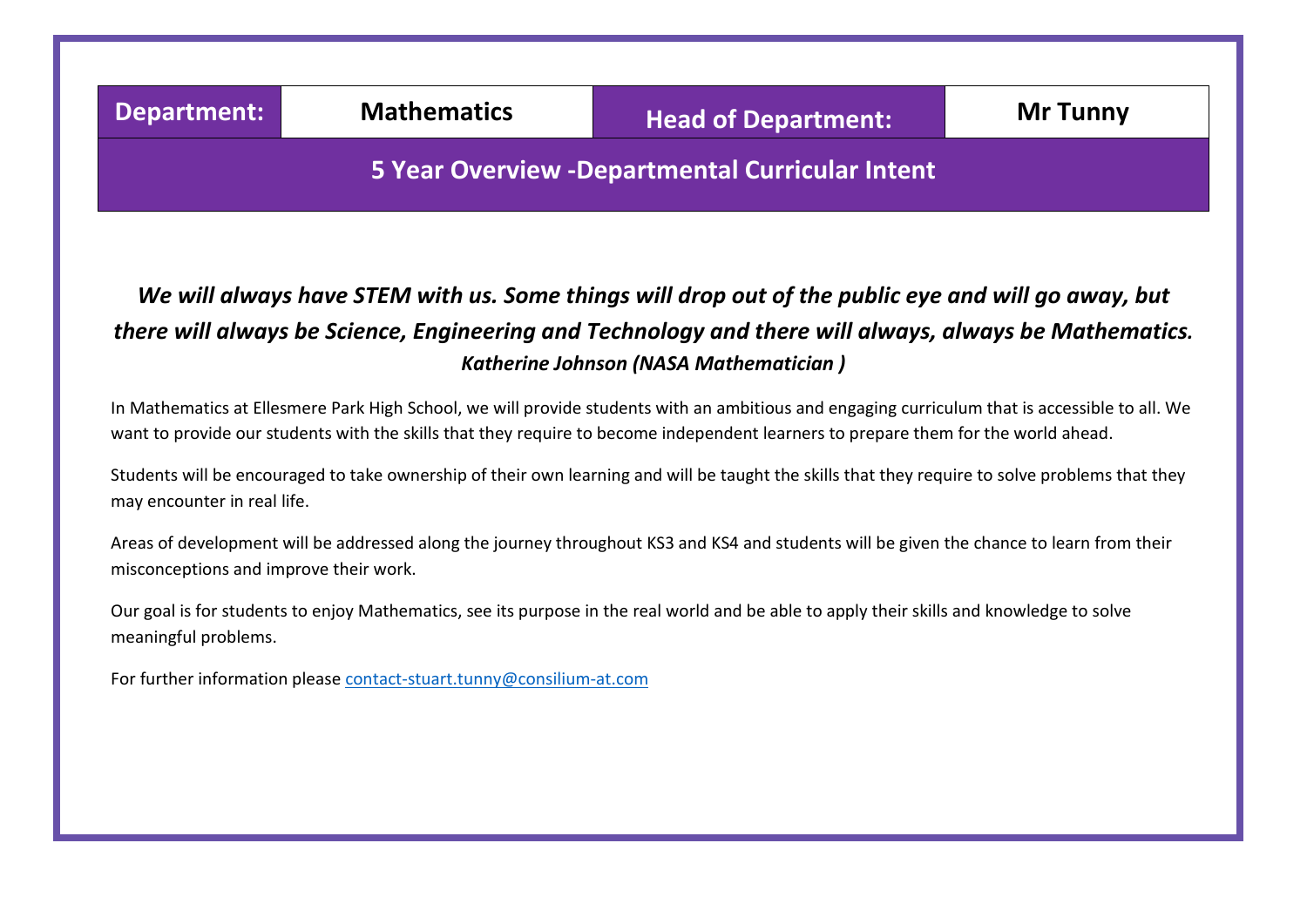|     | <b>Autumn 1</b>                                                                                                                                                                                                                                                                                                                                                       | <b>Autumn 2</b>                                                                                                                                                                                                                                                                                                                                                                                       | <b>Spring 1</b>                                                                                                                                                                                                                                               | <b>Spring 2</b>                                                                                                                                                                                                                                                                                          | <b>Summer 1</b>                                                                                                                                                                                                             | <b>Summer 2</b>                                                                                                                                                                                                                                                                                                                                                                                                        |
|-----|-----------------------------------------------------------------------------------------------------------------------------------------------------------------------------------------------------------------------------------------------------------------------------------------------------------------------------------------------------------------------|-------------------------------------------------------------------------------------------------------------------------------------------------------------------------------------------------------------------------------------------------------------------------------------------------------------------------------------------------------------------------------------------------------|---------------------------------------------------------------------------------------------------------------------------------------------------------------------------------------------------------------------------------------------------------------|----------------------------------------------------------------------------------------------------------------------------------------------------------------------------------------------------------------------------------------------------------------------------------------------------------|-----------------------------------------------------------------------------------------------------------------------------------------------------------------------------------------------------------------------------|------------------------------------------------------------------------------------------------------------------------------------------------------------------------------------------------------------------------------------------------------------------------------------------------------------------------------------------------------------------------------------------------------------------------|
|     | <b>Learning Cycle 1</b>                                                                                                                                                                                                                                                                                                                                               | <b>Learning Cycle 2</b>                                                                                                                                                                                                                                                                                                                                                                               | <b>Learning Cycle 3</b>                                                                                                                                                                                                                                       | <b>Learning Cycle 3</b>                                                                                                                                                                                                                                                                                  | <b>Learning Cycle 4</b>                                                                                                                                                                                                     | <b>Learning Cycle 5</b>                                                                                                                                                                                                                                                                                                                                                                                                |
|     | <b>Number</b>                                                                                                                                                                                                                                                                                                                                                         | Algebra                                                                                                                                                                                                                                                                                                                                                                                               | <b>Number</b>                                                                                                                                                                                                                                                 | <b>Number</b>                                                                                                                                                                                                                                                                                            | Geometry, shape, and measure                                                                                                                                                                                                | <b>Probability and statistics</b>                                                                                                                                                                                                                                                                                                                                                                                      |
|     | <b>Students will:</b>                                                                                                                                                                                                                                                                                                                                                 | <b>Students will:</b>                                                                                                                                                                                                                                                                                                                                                                                 | <b>Students will:</b>                                                                                                                                                                                                                                         | <b>Students will:</b>                                                                                                                                                                                                                                                                                    | <b>Students will:</b>                                                                                                                                                                                                       | <b>Students will:</b>                                                                                                                                                                                                                                                                                                                                                                                                  |
| EAR | Understand and use the<br>structures that underpin the<br>four operations strategies,<br>using laws and conventions<br>of arithmetic efficiently.<br>Understand the value of<br>digits in decimals, measure,<br>and integers.<br>Understand properties of<br>number, through integer<br>exponents and roots and use<br>the unique prime<br>factorisation of a number. | Understand and use the<br>conventions and<br>vocabulary of algebra,<br>including forming and<br>interpreting algebraic<br>expressions and equations.<br>Simplify algebraic<br>expressions by collecting<br>like terms and manipulate<br>expressions, maintaining<br>equivalence.<br>Understand the features of<br>a sequence and investigate<br>the link between these, co-<br>ordinates, and graphs. | Work interchangeably<br>with terminating<br>decimals and their<br>corresponding<br>fractions.<br>Know, understand,<br>and use fluently a<br>range of calculation<br>strategies for addition,<br>subtraction,<br>multiplication, and<br>division of fractions. | Understand the<br>multiplicative<br>relationships<br>between fractions<br>and ratios.<br>Understand that<br>fractions and ratio<br>are examples of<br>multiplicative<br>relationships and<br>apply this to a range<br>of contexts.<br>Use percentages in a<br>variety of contexts<br>and solve problems. | Understand the concepts of<br>perimeter and area and use<br>them in a range of problem-<br>solving situations.<br>Become familiar with angle<br>notation and rules and use<br>these to find missing angles in<br>2D shapes. | Understand and calculate<br>accurately central<br>tendencies and spread.<br>Construct accurately<br>statistical<br>representations.<br>Interpret statistical<br>measures and<br>representations.<br>Become familiar with a<br>probability scale and<br>sample spaces. Start to<br>determine probabilities<br>of events.<br>Explore, describe, and<br>analyse the frequency of<br>outcomes in a range of<br>situations. |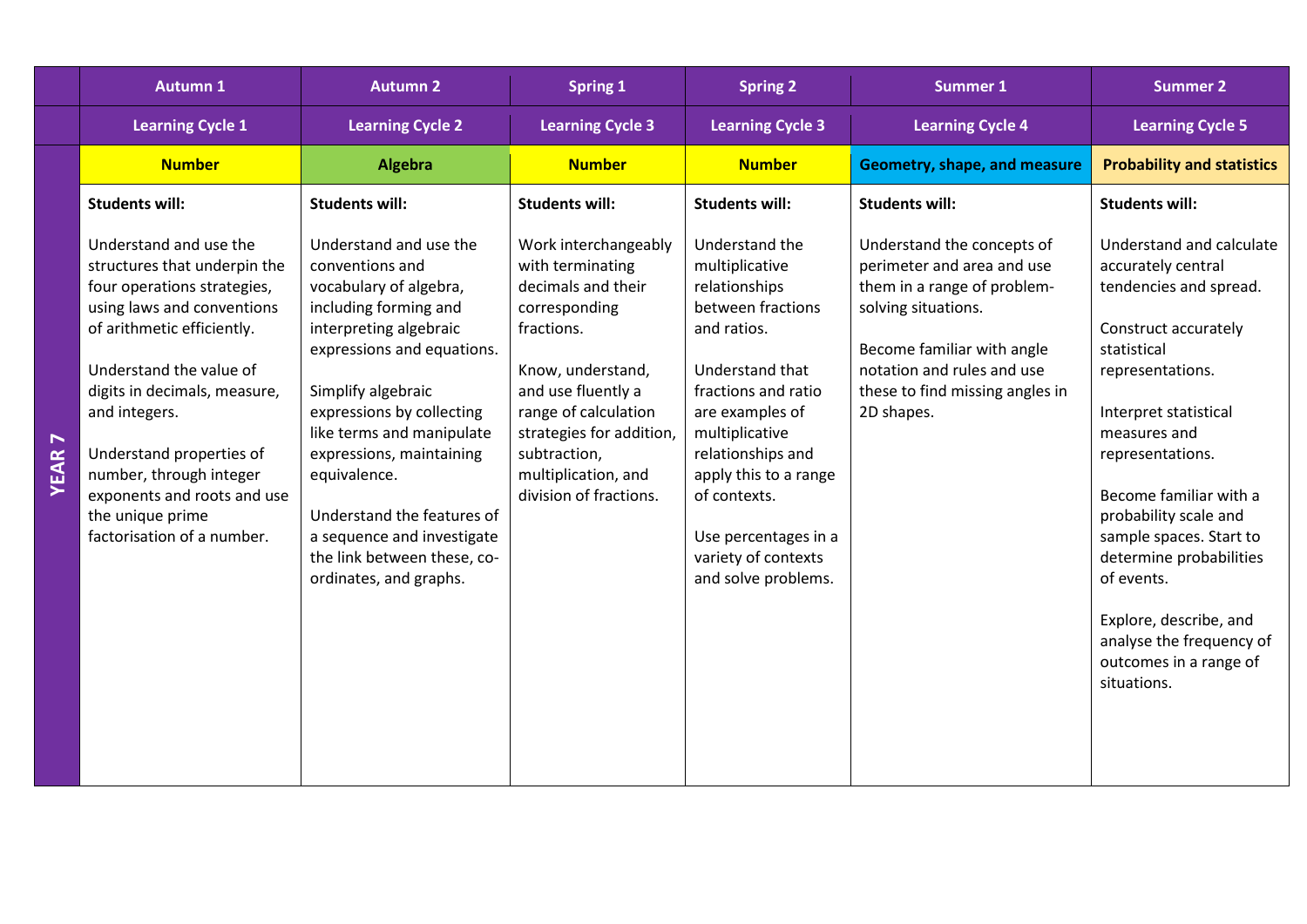|                  | <b>Autumn 1</b>                                                                                                                                                                                                                                                                                                                                                                                                                                                                                                                                                           | <b>Autumn 2</b>                                                                                                                                                                                                                                                                                                                                                                                                                                                                                           | <b>Spring 1</b>                                                                                                                                                                                                                                                                                                                                                                                                                                                               | <b>Spring 2</b>                                                                                                                                                                                                                                                                                               | <b>Summer 1</b>                                                                                                                                                                                                                                                                                                                                                                                                                                                                                                                                            | <b>Summer 2</b>                                                                                                                                                                                                                                                                                                                                                                                                                                                       |
|------------------|---------------------------------------------------------------------------------------------------------------------------------------------------------------------------------------------------------------------------------------------------------------------------------------------------------------------------------------------------------------------------------------------------------------------------------------------------------------------------------------------------------------------------------------------------------------------------|-----------------------------------------------------------------------------------------------------------------------------------------------------------------------------------------------------------------------------------------------------------------------------------------------------------------------------------------------------------------------------------------------------------------------------------------------------------------------------------------------------------|-------------------------------------------------------------------------------------------------------------------------------------------------------------------------------------------------------------------------------------------------------------------------------------------------------------------------------------------------------------------------------------------------------------------------------------------------------------------------------|---------------------------------------------------------------------------------------------------------------------------------------------------------------------------------------------------------------------------------------------------------------------------------------------------------------|------------------------------------------------------------------------------------------------------------------------------------------------------------------------------------------------------------------------------------------------------------------------------------------------------------------------------------------------------------------------------------------------------------------------------------------------------------------------------------------------------------------------------------------------------------|-----------------------------------------------------------------------------------------------------------------------------------------------------------------------------------------------------------------------------------------------------------------------------------------------------------------------------------------------------------------------------------------------------------------------------------------------------------------------|
|                  | <b>Learning Cycle 1</b>                                                                                                                                                                                                                                                                                                                                                                                                                                                                                                                                                   | <b>Learning Cycle 2</b>                                                                                                                                                                                                                                                                                                                                                                                                                                                                                   | <b>Learning Cycle 3</b>                                                                                                                                                                                                                                                                                                                                                                                                                                                       | <b>Learning Cycle 3</b>                                                                                                                                                                                                                                                                                       | <b>Learning Cycle 4</b>                                                                                                                                                                                                                                                                                                                                                                                                                                                                                                                                    | <b>Learning Cycle 5</b>                                                                                                                                                                                                                                                                                                                                                                                                                                               |
|                  | <b>Number</b>                                                                                                                                                                                                                                                                                                                                                                                                                                                                                                                                                             | Algebra                                                                                                                                                                                                                                                                                                                                                                                                                                                                                                   | Geometry, shape and<br>measure                                                                                                                                                                                                                                                                                                                                                                                                                                                | <b>Geometry, shape</b><br>and measure                                                                                                                                                                                                                                                                         | <b>Geometry, shape and measure</b>                                                                                                                                                                                                                                                                                                                                                                                                                                                                                                                         | <b>Probability and statistics</b>                                                                                                                                                                                                                                                                                                                                                                                                                                     |
|                  | <b>Students will:</b>                                                                                                                                                                                                                                                                                                                                                                                                                                                                                                                                                     | <b>Students will:</b>                                                                                                                                                                                                                                                                                                                                                                                                                                                                                     | <b>Students will:</b>                                                                                                                                                                                                                                                                                                                                                                                                                                                         | <b>Students will:</b>                                                                                                                                                                                                                                                                                         | <b>Students will:</b>                                                                                                                                                                                                                                                                                                                                                                                                                                                                                                                                      | <b>Students will:</b>                                                                                                                                                                                                                                                                                                                                                                                                                                                 |
| $\infty$<br>YEAR | Understand integer<br>exponents and roots and use<br>the unique prime<br>factorisation of a number<br>with Venn Diagrams, to<br>determine Highest Common<br><b>Factors and Lowest Common</b><br>Multiples.<br>Round numbers to a<br>required number of decimal<br>places or significant figures.<br>Use significant figures and<br>other measures to estimate<br>calculations by rounding.<br>Understand that percentages<br>are an example of a<br>multiplicative relationship<br>and apply this understanding<br>to a range of contexts.<br>Understand proportionality. | Understand index notation<br>in the context of algebra.<br>Understand what is meant<br>by finding a solution to a<br>linear equation with one<br>unknown.<br>Solve linear equations<br>with:<br>Single unknowns on<br>$\blacksquare$<br>one side where<br>obtaining the solution<br>requires one step.<br>Single unknowns<br>where the solution<br>requires two steps.<br>Understand how to expand<br>brackets.<br>Solve a linear equation<br>with a single unknown<br>involving brackets<br>efficiently. | Understand the laws<br>of geometry when<br>working with parallel<br>lines and use these to<br>solve problems in a<br>variety of contexts.<br>Use the laws of<br>geometry when<br>working with polygons<br>and use these to solve<br>problems in a variety<br>of contexts.<br>Understand the<br>concepts of both line<br>and rotational<br>symmetry.<br>Understand what is<br>meant by the term<br>'tessellate' and<br>investigate this within<br>the context of 2D<br>shapes. | Understand what is<br>meant by the term<br>'transforming' a<br>shape.<br>Understand and use:<br>Translations.<br>Rotations.<br>Reflections.<br>Enlargements.<br>Investigate the art of<br>2D representation of<br>3D solids through:<br><b>Isometric</b><br>drawing<br>Plans<br>$\blacksquare$<br>Elevations. | Understand the concepts of<br>perimeter and area and use<br>them in a range of problem-<br>solving situations.<br>Understand circumference and<br>area when problem solving with<br>circles.<br>Understand the concept of<br>surface area and use this with<br>cubes and cuboids.<br>Understand the concept of<br>volume and use this with<br>prisms.<br>Understand bearings, how to<br>calculate them and where they<br>are used in the real world.<br>Understand how to use a<br>protractor and a pair of<br>compasses when performing<br>constructions. | Understand how to<br>calculate probabilities of<br>independent events.<br>Systematically record<br>outcomes to find<br>theoretical probabilities.<br><b>Understand sampling</b><br>methods.<br>Understand how to<br>collect and present data<br>in a frequency table.<br>Understand<br>questionnaire design and<br>use one to carry out a<br>small survey.<br>Understand how to<br>interpret charts and<br>tables including Stem and<br>Leaf and Scatter<br>diagrams. |
|                  |                                                                                                                                                                                                                                                                                                                                                                                                                                                                                                                                                                           |                                                                                                                                                                                                                                                                                                                                                                                                                                                                                                           |                                                                                                                                                                                                                                                                                                                                                                                                                                                                               |                                                                                                                                                                                                                                                                                                               |                                                                                                                                                                                                                                                                                                                                                                                                                                                                                                                                                            |                                                                                                                                                                                                                                                                                                                                                                                                                                                                       |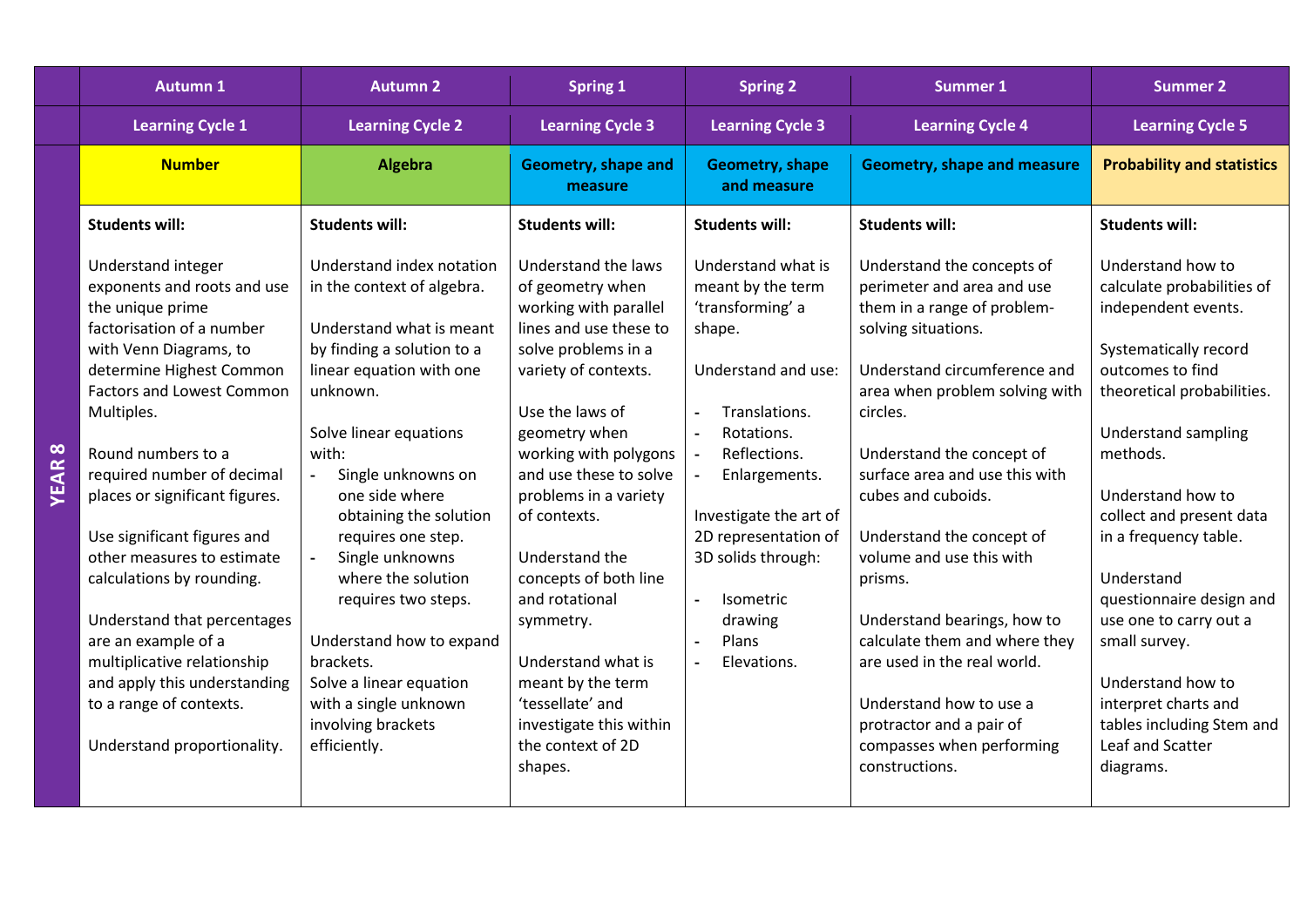|              |                                                                                                                                                                                                                                                                                                                         | Understand how to graph<br>linear functions.                                                                                                                                                                                                                                     |                                                                                                                                                                                                                                                                   |                                                                                                                                                                                                                                 | Use the properties of a circle in<br>constructions.                                                                                                                                                                                                                                                              |                                                                                                                                                                                                                                                                                                                                           |
|--------------|-------------------------------------------------------------------------------------------------------------------------------------------------------------------------------------------------------------------------------------------------------------------------------------------------------------------------|----------------------------------------------------------------------------------------------------------------------------------------------------------------------------------------------------------------------------------------------------------------------------------|-------------------------------------------------------------------------------------------------------------------------------------------------------------------------------------------------------------------------------------------------------------------|---------------------------------------------------------------------------------------------------------------------------------------------------------------------------------------------------------------------------------|------------------------------------------------------------------------------------------------------------------------------------------------------------------------------------------------------------------------------------------------------------------------------------------------------------------|-------------------------------------------------------------------------------------------------------------------------------------------------------------------------------------------------------------------------------------------------------------------------------------------------------------------------------------------|
|              | <b>Autumn 1</b>                                                                                                                                                                                                                                                                                                         | <b>Autumn 2</b>                                                                                                                                                                                                                                                                  | <b>Spring 1</b>                                                                                                                                                                                                                                                   | <b>Spring 2</b>                                                                                                                                                                                                                 | <b>Summer 1</b>                                                                                                                                                                                                                                                                                                  | <b>Summer 2</b>                                                                                                                                                                                                                                                                                                                           |
|              | <b>Learning Cycle 1</b>                                                                                                                                                                                                                                                                                                 | <b>Learning Cycle 2</b>                                                                                                                                                                                                                                                          | <b>Learning Cycle 3</b>                                                                                                                                                                                                                                           | <b>Learning Cycle 3</b>                                                                                                                                                                                                         | <b>Learning Cycle 4</b>                                                                                                                                                                                                                                                                                          | <b>Learning Cycle 5</b>                                                                                                                                                                                                                                                                                                                   |
|              | <b>Number</b>                                                                                                                                                                                                                                                                                                           | Algebra                                                                                                                                                                                                                                                                          | <b>Algebra</b>                                                                                                                                                                                                                                                    | Algebra                                                                                                                                                                                                                         | <b>Geometry, shape and measure</b>                                                                                                                                                                                                                                                                               | <b>Probability and</b><br>statistical diagrams                                                                                                                                                                                                                                                                                            |
|              | <b>Students will:</b>                                                                                                                                                                                                                                                                                                   | <b>Students will:</b>                                                                                                                                                                                                                                                            | <b>Students will:</b>                                                                                                                                                                                                                                             | <b>Students will:</b>                                                                                                                                                                                                           | <b>Students will:</b>                                                                                                                                                                                                                                                                                            | <b>Students will:</b>                                                                                                                                                                                                                                                                                                                     |
| <b>YEAR9</b> | Interpret and compare<br>numbers in standard form.<br>Understand that percentages<br>are an example of a<br>multiplicative relationship<br>and apply this understanding<br>to a range of contexts.<br>Understand both direct and<br>inverse proportion.<br>Understand similarity in the<br>contexts of area and volume. | Understand index notation<br>of all types in the context<br>of algebra.<br>Recognise and describe<br>arithmetic sequences,<br>finding nth terms for both<br>linear and quadratic<br>sequences.<br>Recognise and describe<br>other types of sequences<br>that are non-arithmetic. | Rearrange formulae to<br>change the subject.<br>Model and interpret a<br>range of situations<br>graphically, including<br>regions, when<br>described by<br>inequalities.<br>Understand how to<br>solve simultaneous<br>linear equations by a<br>range of methods. | Understand and<br>interpret graphs, in a<br>range of situations.<br>Understand the<br>process of<br>factorisation and use<br>it to solve and plot<br>quadratic equations.<br>Simplify and solve<br>equations with<br>fractions. | Understand the use of similarity<br>and congruence.<br>Understand and use<br>Pythagoras' Theorem.<br>Understand the trigonometric<br>functions.<br>Use trigonometry to solve<br>problems in a range of contexts.<br>Understand how to solve<br>problems with circles, including<br>arc lengths and sector areas. | Understand how tree<br>diagrams can be used to<br>solve problems in<br>probability.<br>Understand how to plot,<br>interpret, and use scatter<br>graphs regarding<br>relationship and<br>correlation.<br>Understand how to<br>calculate averages from<br>frequency tables.<br>Model and interpret a<br>range of situations<br>graphically. |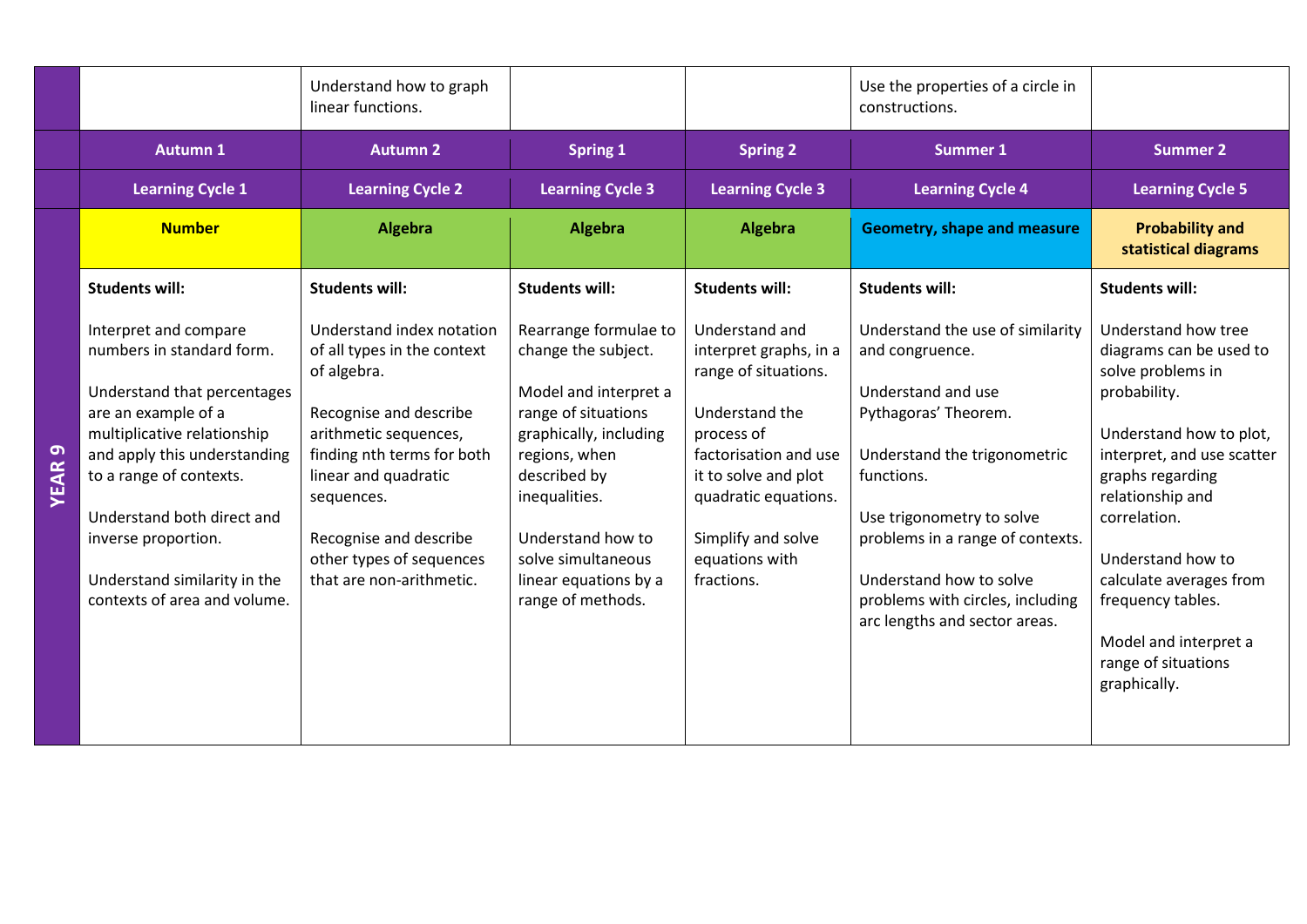| <b>Autumn 1</b>                                                                                                                   | <b>Autumn 2</b>                                                                                                                                                               | <b>Spring 1</b>                                                                                                                      | <b>Spring 2</b>                                                                                                                                                                                                                                                            | <b>Summer 1</b>                                                                                                                            | <b>Summer 2</b>                                                                                                                                 |
|-----------------------------------------------------------------------------------------------------------------------------------|-------------------------------------------------------------------------------------------------------------------------------------------------------------------------------|--------------------------------------------------------------------------------------------------------------------------------------|----------------------------------------------------------------------------------------------------------------------------------------------------------------------------------------------------------------------------------------------------------------------------|--------------------------------------------------------------------------------------------------------------------------------------------|-------------------------------------------------------------------------------------------------------------------------------------------------|
| <b>Number and Algebra</b>                                                                                                         | <b>Algebra and Data</b>                                                                                                                                                       | <b>Number and Shape</b>                                                                                                              | <b>Algebra and Shape</b>                                                                                                                                                                                                                                                   | <b>Shape and Algebra</b>                                                                                                                   | Algebra and<br>probability                                                                                                                      |
| <b>Students will:</b>                                                                                                             | <b>Students will:</b>                                                                                                                                                         | <b>Students will:</b>                                                                                                                | <b>Students will:</b>                                                                                                                                                                                                                                                      | <b>Students will:</b>                                                                                                                      | <b>Students will:</b>                                                                                                                           |
| Explore number<br>problems and<br>reasoning.<br>Estimate answers<br>using place value.<br>Use index laws,<br>powers, and roots in | Understand how to<br>substitute numbers<br>into formulae and<br>build on methods to<br>rearrange formulae.<br>Distinguish between<br>expressions, equations,<br>formulae, and | Understand and be<br>fluent in the four<br>operations with<br>fractions.<br>Use ratio in different<br>contexts to solve<br>problems. | Understand that top athletes and<br>sports teams use graphs to track<br>progress, to show the improvement<br>they have made.<br>Understand that linear graphs are<br>written in the form y=mx+c and be<br>able to rearrange, compare and<br>plot equations in this format. | Solve volume<br>problems with<br>frustums.<br><b>Understand bounds</b><br>and how they can<br>affect a calculation.<br>Understand the four | Solve quadratic<br>equations by<br>completing the<br>square and the<br>quadratic formula.<br>Solve simultaneous<br>equations<br>graphically and |
| calculations.                                                                                                                     | identities.                                                                                                                                                                   | Understand the<br>difference between                                                                                                 | Find equations of lines given                                                                                                                                                                                                                                              | aspects of<br>transformations and                                                                                                          | understand how<br>inequalities can be                                                                                                           |
| Calculate with<br>numbers in standard<br>form.                                                                                    | Understand how to<br>find the general rule as<br>an nth term for a                                                                                                            | ratio and proportion<br>and solve problems<br>involving them.                                                                        | gradients and intercepts.<br>Understand how to draw and                                                                                                                                                                                                                    | the affect they have<br>upon a shape.                                                                                                      | used to define a<br>region.                                                                                                                     |
| Understand the<br>difference between<br>rational and irrational<br>numbers.                                                       | particular sequence<br>and determine<br>whether a particular<br>number is a term in<br>each sequence.                                                                         | Solve real life<br>problems using<br>percentages.                                                                                    | interpret distance-time graphs.<br>Understand velocity-time graphs<br>and their link to acceleration.                                                                                                                                                                      | Understand how to<br>use constructions<br>with angle and<br>shape.                                                                         | Solve inequalities.<br>Understand how to<br>use Venn diagrams<br>and space                                                                      |
| Simplify surds and<br>rationalise<br>denominators<br>Use the rules of                                                             | Understand how to<br>solve problems using<br>geometrical and<br>Fibonacci sequences.                                                                                          | Derive and use rules<br>in geometry to solve<br>problems.<br>Solve problems<br>using Pythagoras'                                     | Draw and interpret real life linear<br>graphs and make the link between<br>direct proportion and y=mx+c<br>Understand how to plot non-linear<br>graphs from real life context.                                                                                             | Understand why we<br>use bearings and be<br>able to calculate<br>them from a given<br>point.                                               | diagrams with<br>probability.<br>Use tree diagrams<br>to calculate<br>probabilities for                                                         |
| indices to simplify<br>algebraic expressions.                                                                                     | Understand how to<br>expand the product of<br>two brackets and use                                                                                                            | Theorem.                                                                                                                             | Plot quadratic, cubic and reciprocal<br>graphs, understanding roots and<br>turning points.                                                                                                                                                                                 | Understand how to<br>solve simultaneous<br>equations by                                                                                    | independent and<br>conditional events.                                                                                                          |

**YEAR 10**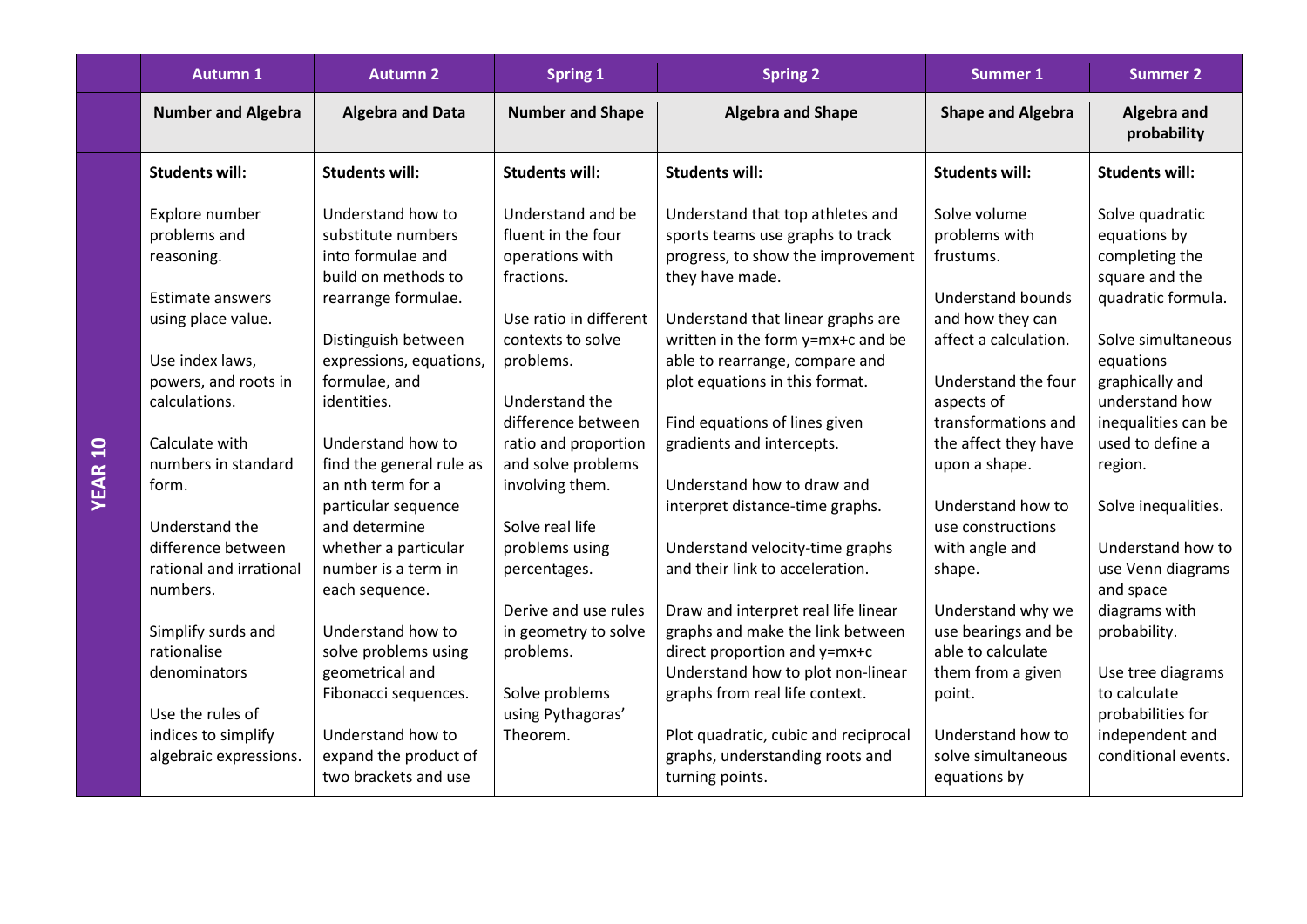| Factorise algebraic<br>expressions.<br>Solve equations<br>involving brackets and<br>numerical fractions. | the difference of two<br>squares.<br>Factorise quadratics<br>written in the form<br>$ax^2 + bx + c$<br>Understand how to<br>interpret and present<br>data.<br>Understand how to<br>construct a range of<br>diagrams and plot<br>relevant graphs for a<br>given set of data. | Use trigonometric<br>ratios to solve<br>problems. | Solve problems involving circles.<br>Solve area and volume problems<br>with:<br>Prisms.<br>$\blacksquare$<br>Cones.<br>$\blacksquare$<br>Pyramids.<br>$\sim$<br>Cylinders.<br>$\blacksquare$ | elimination and<br>substitution. |  |
|----------------------------------------------------------------------------------------------------------|-----------------------------------------------------------------------------------------------------------------------------------------------------------------------------------------------------------------------------------------------------------------------------|---------------------------------------------------|----------------------------------------------------------------------------------------------------------------------------------------------------------------------------------------------|----------------------------------|--|
|                                                                                                          |                                                                                                                                                                                                                                                                             |                                                   |                                                                                                                                                                                              |                                  |  |